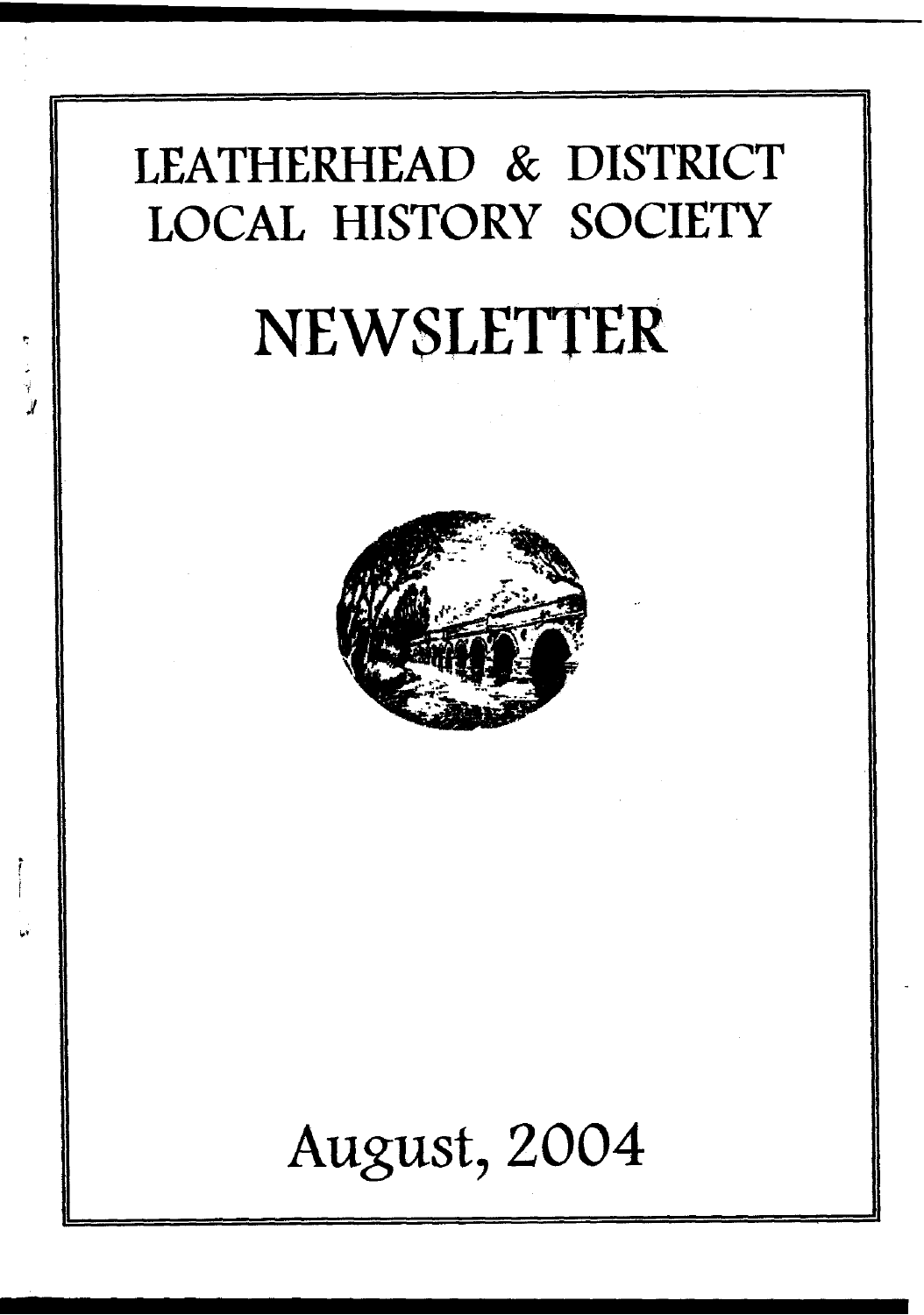|                                                                                                                                                                                                                                                                                  | LEATHERHEAD & DISTRICT LOCAL HISTORY SOCIETY                         |                                                                                     |
|----------------------------------------------------------------------------------------------------------------------------------------------------------------------------------------------------------------------------------------------------------------------------------|----------------------------------------------------------------------|-------------------------------------------------------------------------------------|
| Hampton Cottage,                                                                                                                                                                                                                                                                 | Registered Charity No. 802409                                        | 64 Church Street, LEATHERHEAD                                                       |
|                                                                                                                                                                                                                                                                                  | Surrey, KT22 8DP                                                     |                                                                                     |
|                                                                                                                                                                                                                                                                                  | Tel: 01372 386348                                                    |                                                                                     |
|                                                                                                                                                                                                                                                                                  |                                                                      | Email: leatherheadmuseum@localhistory.free-online.co.uk                             |
|                                                                                                                                                                                                                                                                                  | Web site: www.leatherheadweb.org.uk                                  |                                                                                     |
| <b>CHAIRMAN</b>                                                                                                                                                                                                                                                                  | <b>SECRETARY</b>                                                     | <b>TREASURER</b>                                                                    |
| <b>Peter Tarplee</b>                                                                                                                                                                                                                                                             | Judith Mills                                                         | Norma Robertson                                                                     |
| 01372 452301                                                                                                                                                                                                                                                                     | 01372 372146                                                         | 01372 453795                                                                        |
|                                                                                                                                                                                                                                                                                  | September to May. For details see programme in this issue.           | The Society meets on the third Friday of the month at the Letherhead Institute from |
|                                                                                                                                                                                                                                                                                  |                                                                      |                                                                                     |
|                                                                                                                                                                                                                                                                                  | 2004 Membership Subscriptions                                        |                                                                                     |
|                                                                                                                                                                                                                                                                                  |                                                                      |                                                                                     |
|                                                                                                                                                                                                                                                                                  | Junior (under 18)                                                    | £1.00                                                                               |
| <b>MEMBERSHIP SECRETARY</b>                                                                                                                                                                                                                                                      | <b>Jenny Morris</b>                                                  | 01372 362524                                                                        |
| The Museum is open at the following times: -                                                                                                                                                                                                                                     |                                                                      |                                                                                     |
|                                                                                                                                                                                                                                                                                  | Thursdays and Fridays 1.00 p.m. to 4.00 p.m.                         |                                                                                     |
|                                                                                                                                                                                                                                                                                  | Saturdays $\ldots$ $\ldots$ $\ldots$ $\ldots$ 10.0 a.m. to 4.00 p.m. |                                                                                     |
| <b>CURATOR</b>                                                                                                                                                                                                                                                                   | <b>Graham Evans</b>                                                  | 01372 386348                                                                        |
| The Library at The Letherhead Institute is open on Tuesdays, Thursdays and Fridays from 10.0 a.m. to<br>It is no longer open on Saturdays.<br>$12.30$ p.m.<br>Exceptionally, arrangements may be made to use it at other times by applying to the Librarian.<br><b>LIBRARIAN</b> | <b>Gwen Hoad</b>                                                     | 01372 273934                                                                        |
| The Records are available for study by arrangement.                                                                                                                                                                                                                              |                                                                      |                                                                                     |
| <b>RECORDS SECRETARY</b>                                                                                                                                                                                                                                                         | <b>Brian Godfrey</b>                                                 | 01372 454654                                                                        |
| <b>Lectures</b> . Co-ordination of the Society's lecture and visits programme and L & D L H S<br>speakers for local societies.                                                                                                                                                   |                                                                      |                                                                                     |
| PROGRAMME SECRETARY                                                                                                                                                                                                                                                              | <b>Fred Meynen</b>                                                   | 01372 372930                                                                        |
|                                                                                                                                                                                                                                                                                  |                                                                      |                                                                                     |
| Archaeology<br>ARCHAEOLOGY SECRETARY<br><b>The Newsletter</b> is published quarterly in February, May, August and November.                                                                                                                                                      | <b>Pauline Hulse</b>                                                 | 01483 282917                                                                        |
| NEWSLETTER EDITOR Peter Wall, 8 The Renmans, Ashtead, KT21 1PH. Tel. 01372 277690                                                                                                                                                                                                |                                                                      |                                                                                     |
| The Friends of Leatherhead Museum support the Society's work on behalf of the Museum.                                                                                                                                                                                            |                                                                      |                                                                                     |

à,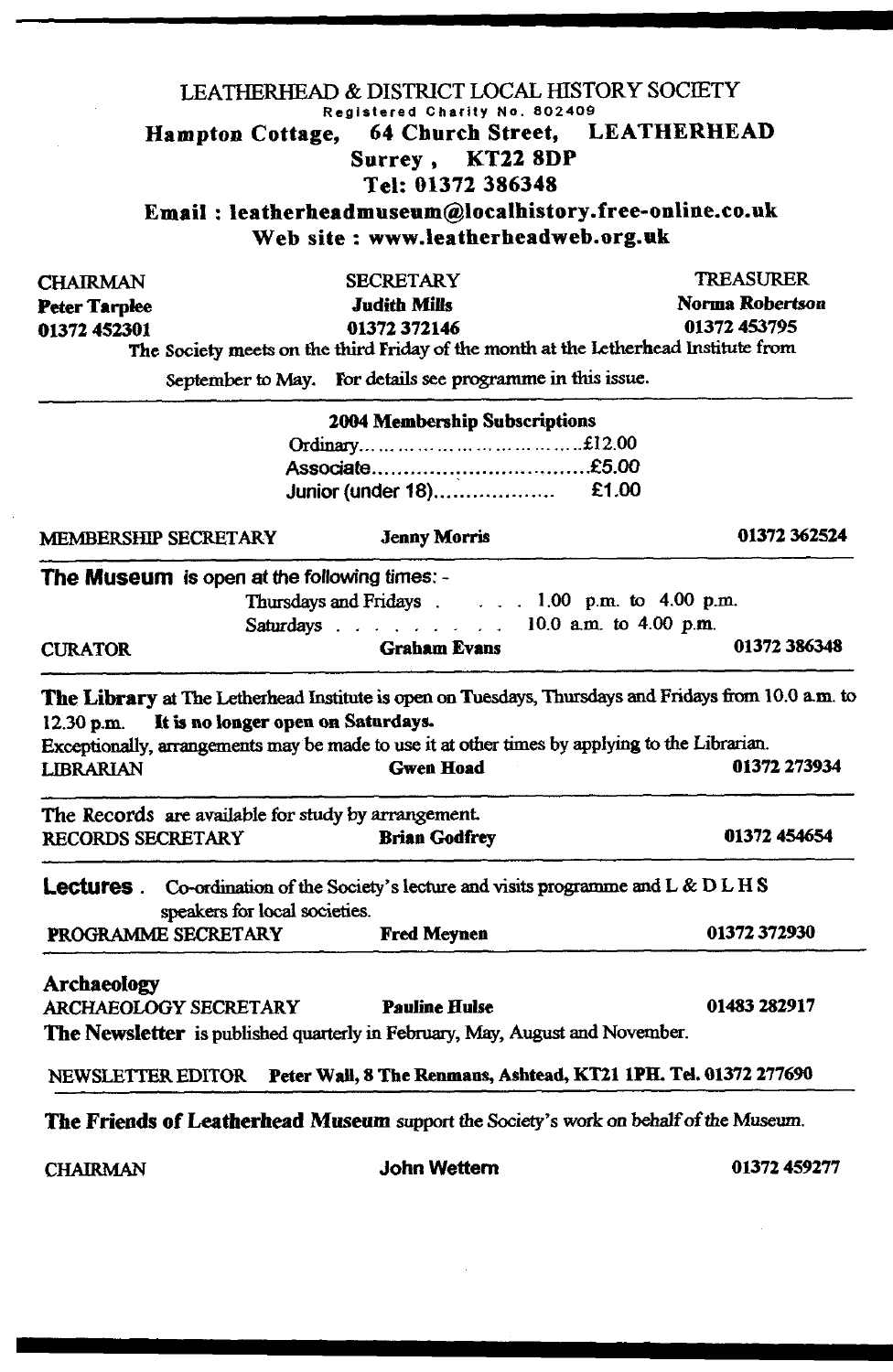#### **[NEWSLETTER 3/2004 AUGUST, 2004**

#### FROM THE CHAIRMAN

 $\mathcal{J}$ 

Peter Wall, who has edited the Newsletter for a while, is unable to continue after the February 2005 issue. We are, therefore, in need of a volunteer to undertake this work. The Newsletter is an important part of the Society's activities and is, for many of our members, the only contact with us and what we are doing.

The editor is not expected to write articles for the Newsletter (unless he or she wants to) but just to put together material supplied by other members. Nowadays it does mean that the use of a computer is almost essential; if it helps, the Society's computer at Hampton Cottage could be used.

If any member feels that this is something which he or she would like to do I should be delighted to discuss it with them. The Newsletter is published four times a year, in February, May, August and November.

Visitors to the museum may have noticed that we have display boards installed above the new cases in the middle room upstairs. The boards are used to mount descriptive material about the displays in the cases. We have been able to purchase these with the help of a grant from the Surrey Museums Consultative Committee. At present the boards are used for descriptions about the radio and television exhibition. We are pleased to acknowledge the receipt of the SMCC grant of £188.

One of our long standing members, Joan Harding, died on 10th June, aged 93. Joan was an extremely active archaeologist in Surrey but will perhaps be best remembered as the founder of the Domestic Buildings Research Group (Surrey) of which she was chairman for many years. She had worked most of her life as a civil service librarian but before that she had been head of the kindergarten at Parsons Mead school in Ashtead. She was elected a Fellow of the Society of Antiquaries in 1971, and appointed MBE in 1991.

*Peter Tarplee*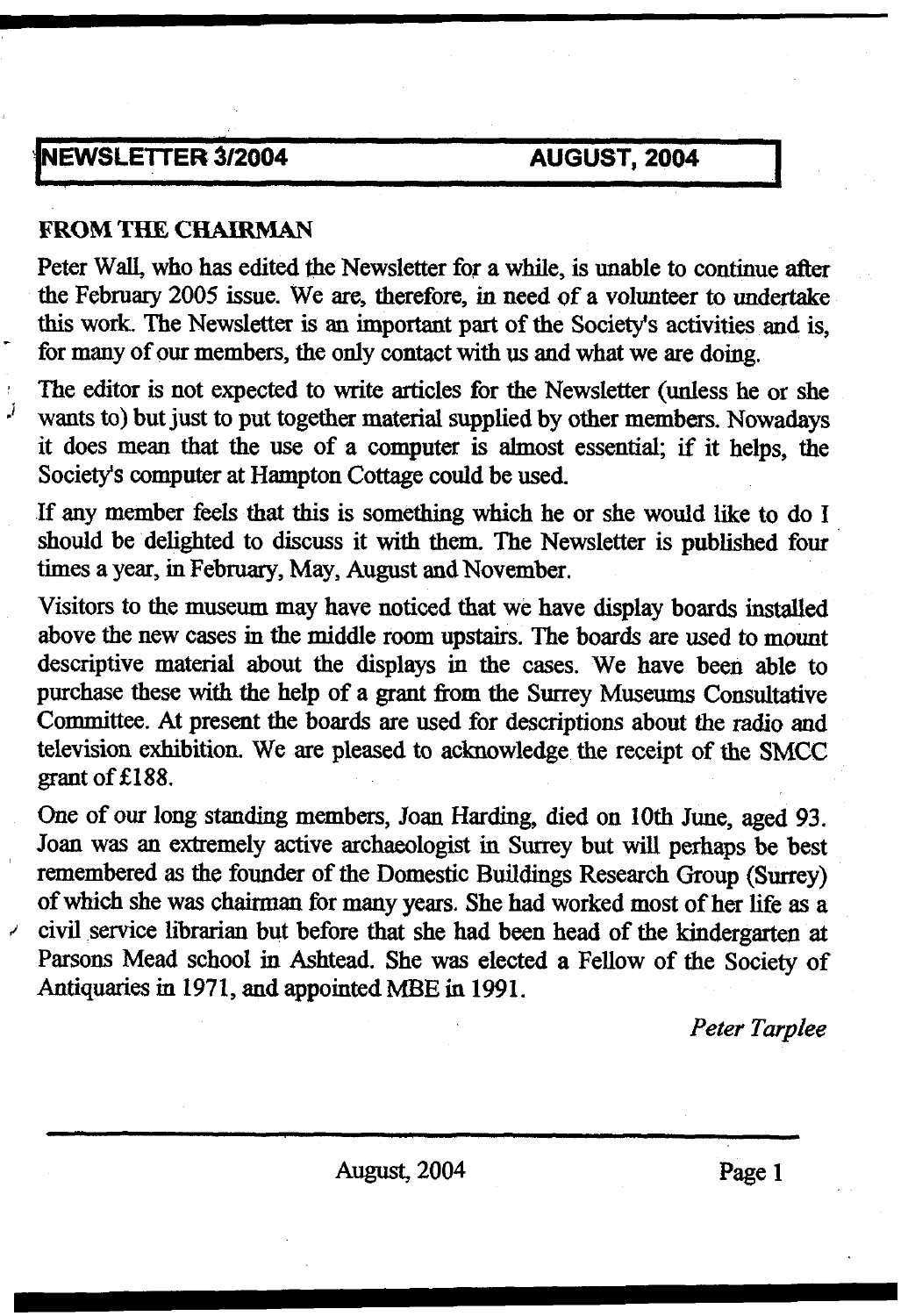#### NEWS FROM THE LIBRARIAN

Back in the 17th century, John Aubrey toured the county of Surrey recording all that was of interest in each parish he visited. After his death his manuscript was discovered in the Ashmolean by Bishop Dr Richard Rawlinson in 1697. He set about revising the work and it was subsequently published in 1718 by E.Curll under the title "The Natural History and Antiquities of the County of Surrey". Here follows an extract from the section on Leatherhead.

*"In this town was anciently a Market*, *which has been discontinued now (1673) about a century. The Market-House was remaining here within these 50 years. The Fair here is on our Lady's Day, viz three Weeks before Michaelmas. It was near this Town where Elenor Rumming liv'd, and sold her good Ale, celebrated by John Skelton, Poet Laureat to King Henry VII".* There follows a section from the poem "The Tunning of Elenor Rumming". After a description of the church and its memorials etc there comes this fascinating sentence. *"In Sir Thomas Bludworth's Orchard is a Pond, consisting of several springs, boiling out of the Sands, where are excellent Trouts".* An edition of this work published in 1975 in 5 volumes, is in the Society's Library, but a reprint of the Leatherhead section is on sale in the Museum, under the tide "Aubrey's History of Leatherhead".

New additions this month include:-

#### SURREY - Archaeology

COTTON, Jonathan, CROCKER, Glenys and GRAHAM, Audrey,editors -Aspects of archaeology and history in Surrey towards a research framework for the county. Surrey Arch Soc, 2004.

Page 2 August, 2004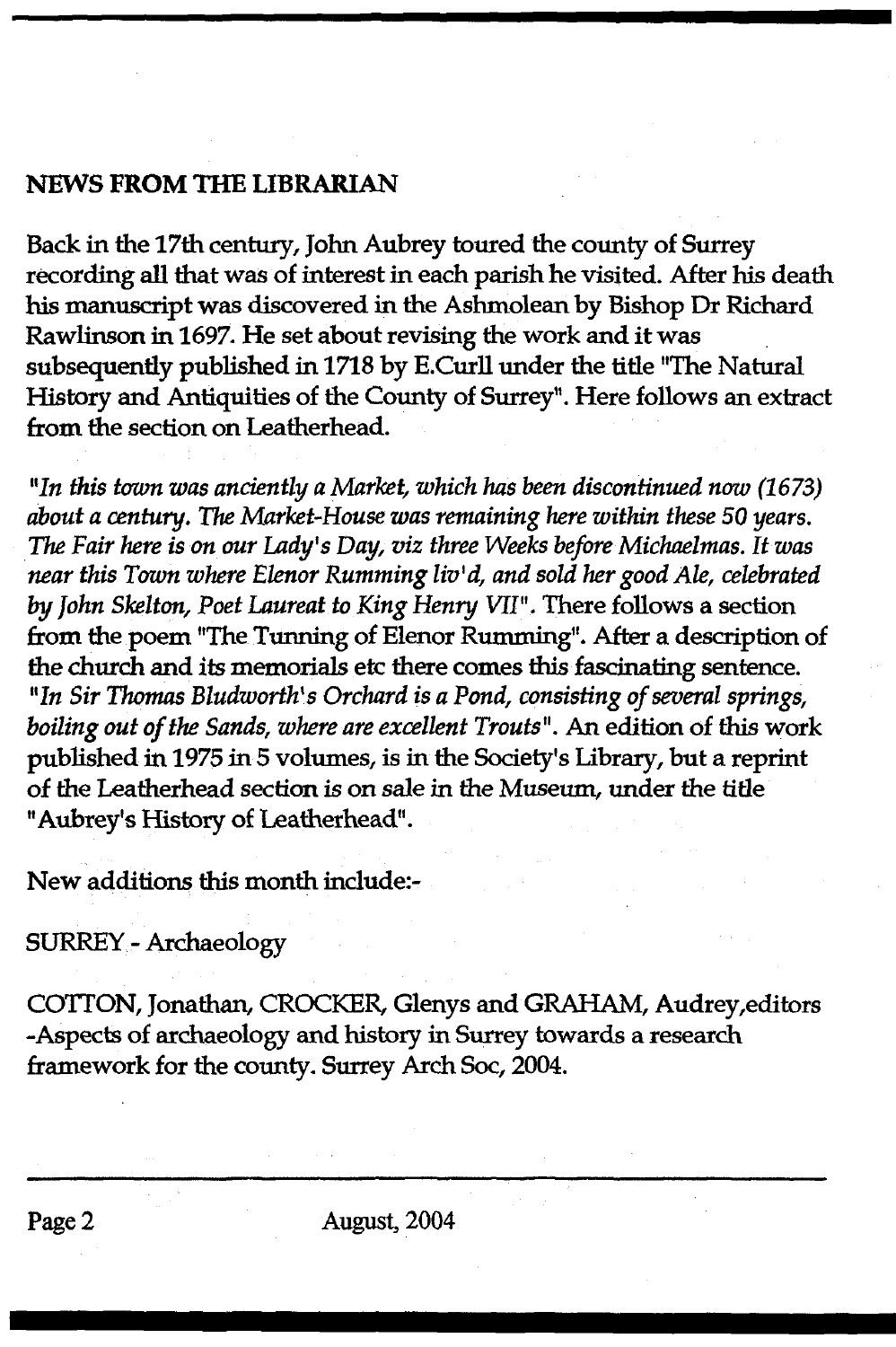#### SURREY - Individual Towns & Villages

#### EFFINGHAM

BRIGHT,J.S. - A history of Effingham compiled from "A history of Dorking and the neighbouring parishes" published in 1884. Local History Reprints, 1996.

The above are housed (along with other books in the Society's Library) within the Letherhead Institute library room. The library is accessible to our members only when the LCA Library is open to its members, but not on Saturdays (see details on the inside cover of this Newsletter). It is most important that you show your current L&DLHS membership card to the librarian on duty when you use the library. Any queries should be addressed by telephone to the Librarian and not to whoever is on duty in the library, unless of course, you know them to be L&DLHS members and can help.

*Gwen Hoad*

#### **"SURREY ON FILM: 1914 -1953"**

The South East Film and Video Archive (SEFVA) in association with the Surrey History Service, Surrey History Centre, have produced a compilation of archive films entitled "Surrey on Film: 1914 -1953: a community in peace and war". The film includes part of a Leatherhead film - "Civilians in Uniform" made in 1946. Video copies are available from SHS at £10 each (£7.50 for schools) and a DVD copy is to be produced at £15 each (£12 for schools).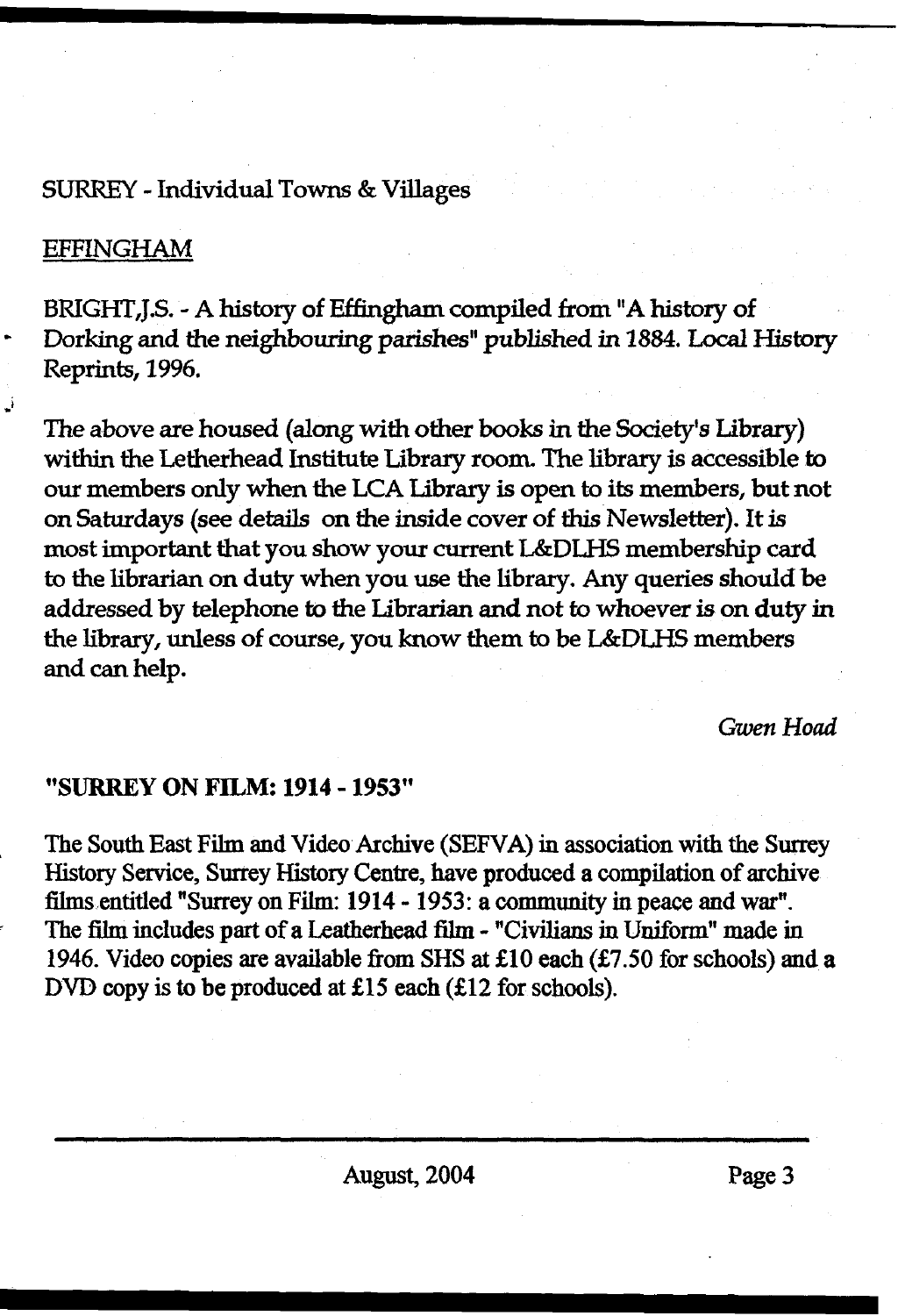#### **CAN YOU HELP TO FIND A PHOTOGRAPH**

I have received a letter from Pat Hawker (a wartime member of the Radio Security Service in Leatherhead) asking about a photograph given to the museum some years ago by Denis Lisney; on the back was a list of all those people in the office in 1945 (thought to be at Highlands House, Clinton Road).

I cannot find this photograph (a group of 25 people standing informally outside a door); unfortunately the donor kept no record, and does not know when or to whom the photograph was sent.

Can any member of the Society recollect what happened to this photograph?

*B E Godfrey (Records Secretary)*

#### **JOHN HARVEY**

John Hooper Harvey (1911 -1997) was bom in St John's Wood, London and educated at St John's School, Leatherhead before architectural apprenticeships with Sir Herbert Baker and with his own father, who had an international practice. John was widely read and travelled: one of his earliest papers was on *The Railway System of Transylvania.* He was familiar with nearly all European and Asian languages. The author of 27 books, his greatest passion was for the architects of the Middle Ages and their works. John was a skilled draughtsman, as the illustrations to his books (and particularly their dustjackets) testify. He was an early disciple of dendrochronolgy, the timbers of his cottage having (then) been dated to 1499, and a pioneer writer on the history of gardens and of nurserymen.

Before the Second World War, John had begun to examine the original sources for the history of the parishes around his home in Little Bookham. He chafed at the increasing cost and other difficulties of detailed publication of parish histories, and set out his solution in an article 'An Experiment in Local History' *(Surrey Archaeological Collections* 51.102-109) namely, a series of period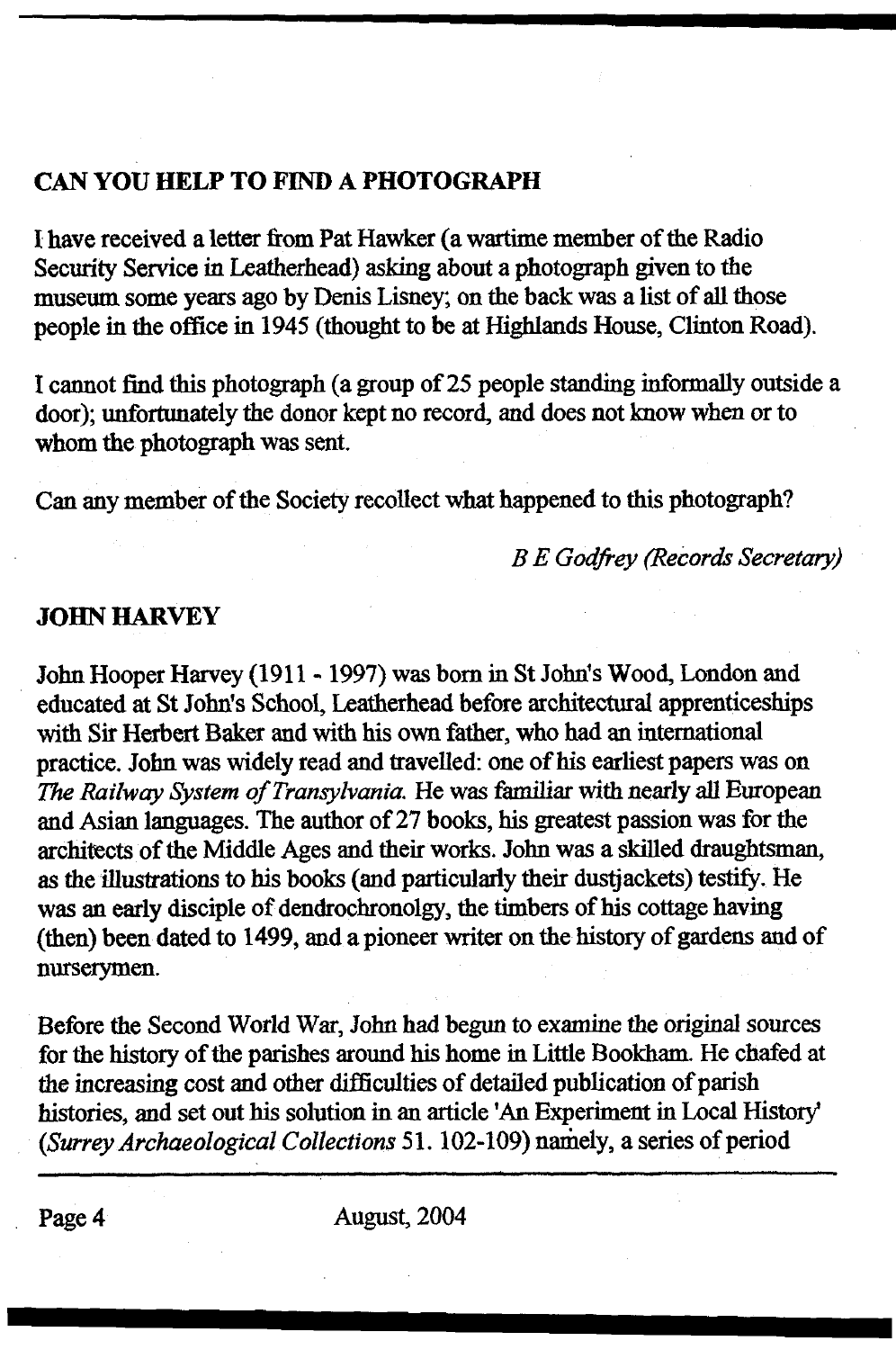maps and index cards for many topics, using his Bookham material as exemplars. Over half a century ago, he was a one-man Village Studies Group. John joined the Surrey Archaeological Society in 1944, coming onto its Council in 1949. He was a founder member of the Leatherhead & District Local History Society in 1946, and published 'A Short History of Bookham' (in nine parts) in its *Proceedings,* which was a revised and illustrated version of his 24-part articles in *The Bookham Bulletin,* a quarterly magazine distributed to every house in the two parishes.

During the war, John Harvey worked for the Ministry of Works, helping to preserve historical bomb-damaged buildings. In 1965 he moved to York to take up a post with the Royal Commission on Historic Monuments (England) and then to Frome on his retirement.

*Re-printedfrom the April Bulletin of the Surrey Archaeological Society*

#### **DOWNSIDE FARM, COBHAM: report on a Test Excavation**

 $\mathbf{r}$ 

Downside Farm lies approximately 2km south-east of Cobham and slightly to the west of the River Mole. The site is currently occupied by a farmhouse and a series of outbuildings, many of which are 18th century in date and originate from the period when the nearby mill was an ironworks.

Documentary work by David Taylor, however, indicates that there was an earlier, and substantial medieval settlement at Downside, and one arm of an apparent moat still remains open in front of the farmhouse itself. This appears to be the site of Down(e) Hall or Place, home of William de la Dune, Keeper of the Hanaper to Edward I who seems to have stayed there on several occasions. Late in 2003 a resistivity survey was carried out on the lawn between the house and the moat and this indicates the presence of subsoil disturbance which, in one area, looked like the comer of a possible building. As a result a small team from the Society spent a day at the beginning of February opening up a trial trench to investigate the results of the geophysical survey.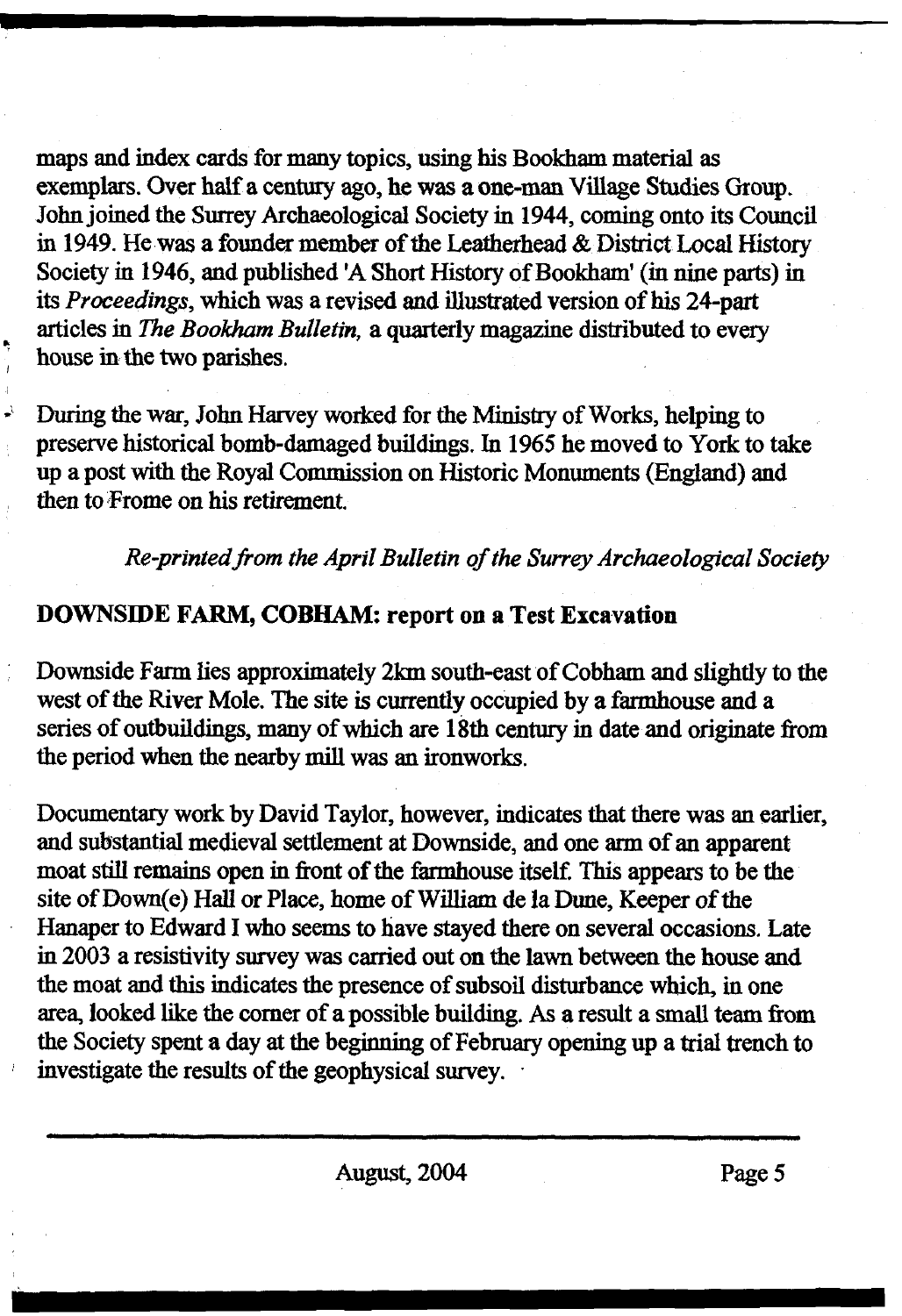In the event the subsoil features within the trench turned out to be the remains of a gravel path and a pit containing brick rubble. The bricks were, however, of interest being yellow, extremely hard and showing no signs of having been mortared. They most closely resembled early Georgian rubbed brick and perhaps came from a floor. The only other find of any significance was that of a late 16th/early 17th century 'Nuremberg' jetton. It was apparent from the trench that the entire soil level had been disturbed to a depth of 65cm, but that there was no evidence for any structures, nor for any occupation in this part of the site earlier than the 17th century.

Beneath the disturbed soil, however, lay a band of gravel, one edge of which was exposed in the trench. This lay on the natural clay and, while it might be a natural spread of gravel, might also be an access road, as it lined up with the centre of the extant arm of the possible moat where there are indications of bridge footings. The moat, if that is what it is, appears to continue around to the south of the farmhouse and shows as a slight hollow in the field.

The farmhouse itself lies on slightly higher ground overlooking the lawn and moat and a very small sondage dug to its rear produced one rim sherd of 13th/14th century coarseware from a depth of about 50cm. While one sherd does not make a medieval site it does hint that, if there is such a site at Downside, it lies on the higher drier ground close to the site of the existing house but still within the potential moat 'island'. Only further work will establish whether this is the case, and it is planned to carry out a larger excavation in this area at some stage during the summer and to cut a section across the potential moat as well.

> *David & Audrey Graham Re-printedfrom the April Bulletin of the Surrey Archaeological Society*

Page 6 August, 2004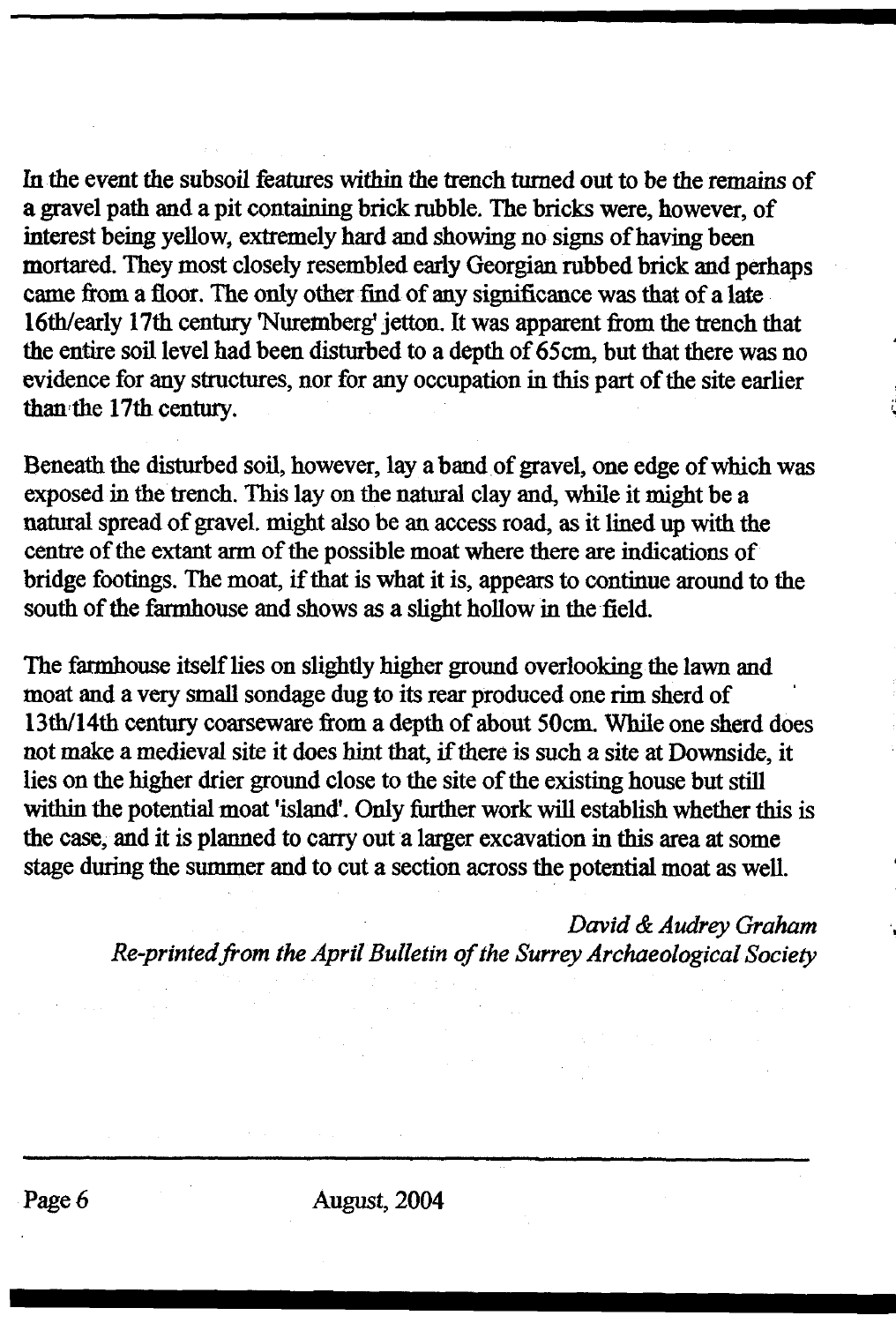#### **RESEARCHING THE LEATHERHEAD WAR MEMORIALS**

Local military historian Ian Whitlock and I have for some time been researching those named on the various War Memorials in Leatherhead. some of the World War II names on the Leatherhead Town Memorial in North Street (to which there is no longer free access) continue to prove difficult to locate in the marvellous Commonwealth War Graves Commission database (www.cwgc,org) for lack of detail. It would be very helpful if any reader could tell us more about any of these World War II casualties:

A Clark, J Finch, J Gain, J Harding, H Humphrey, H J Prentice, C Richards, D Stevenson, F R Thompson, H Williams, W Williams.

The full names for these men would be a good start and any additional information would be a bonus.

We would also like to contact Mr Liam Sumpton, who moved from Windfield Leatherhead, to Guildford. In 1991-92 Liam did tremendous research on the First World War casualties on the Town War Memorial, which was deposited with the Society and on which work continues. His last known address was Lindfield Gardens, Guildford.

More information about Leatherhead War Memorials research can be seen via [www.leatherheadweb.or.uk](http://www.leatherheadweb.or.uk) - this being updated regularly. For each casualty, the aim is to provide a link to the Commonwealth War Graves entry where available; the unit badge; the cause of death or history of the unit at the time of death, as available; what is known of the person's life or family in Leatherhead; links to relevant websites.

If any member can assist with information about the names on the Leatherhead War Memorials - or knows someone who might help - please write to Frank Haslam, 56 Windfield, Leatherhead, KT22 8UQ.

*Frank Haslam*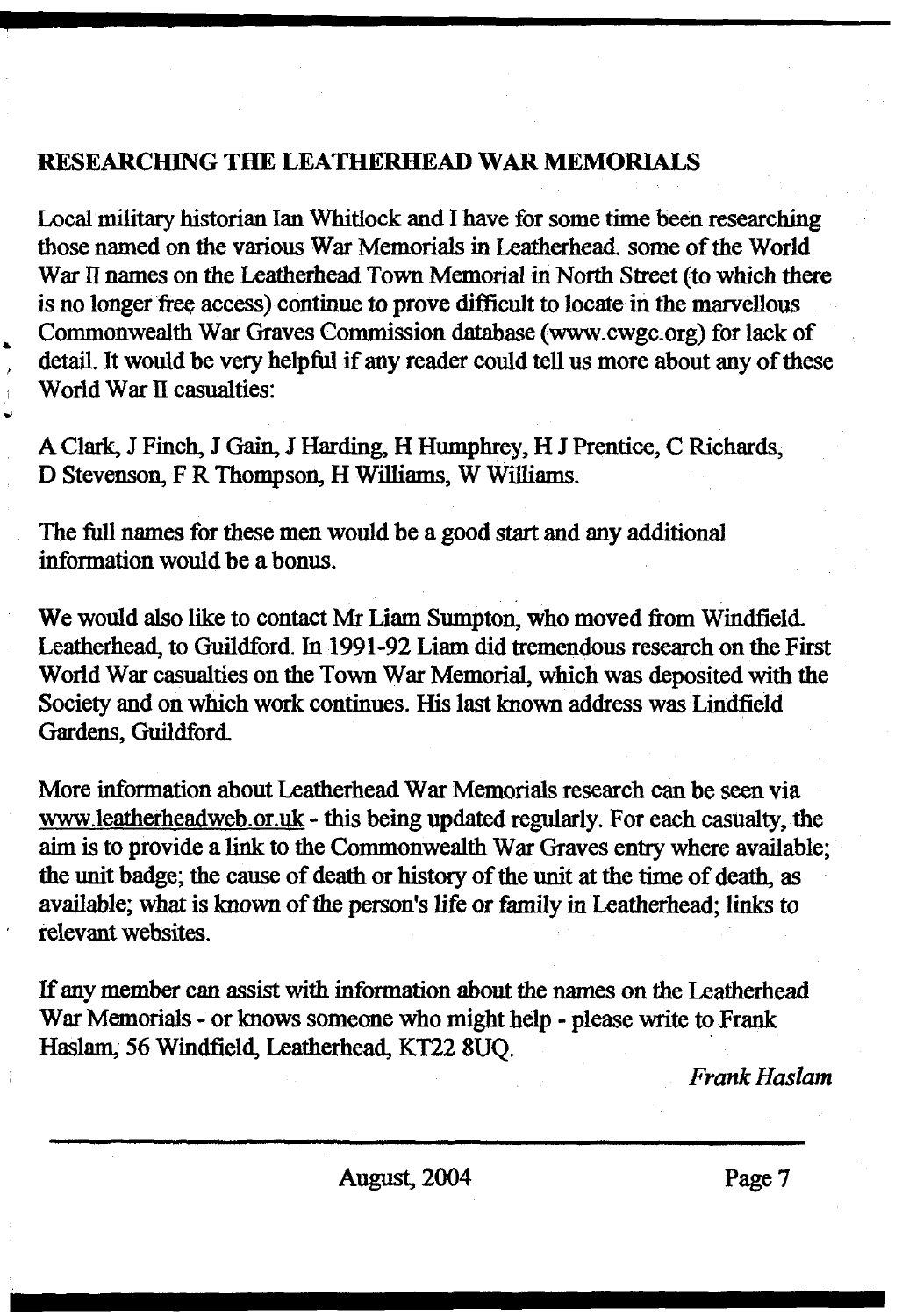#### **POLESDEN DOWN THE AGES REPORT OF THE MAY VISIT**

*Shows, assarts and hatches: A former drove road and an abandoned highway: Tracks and hollow ways to grazing grounds on the Common: Rich owners changing the landscape to enhance prestige: Sunshine and mud: An 'archaeological' golf bunker.*

What was there to tie all these together ? Participants of a walk led by Heloise Collyer one sunny evening in May discovered the answers. Thus she was able to tie Bookham's earliest history through succeeding generations, up to the present day. The walk was the follow-up of Heloise's lecture to the Society earlier in the season, and many of the participants were anxious to view the many historical events which had left their mark on Polesden's landscape. We were not disappointed.

Everyone had expected rain which had fallen earlier in the day and on previous evenings, but instead it was clear and sunny but with a legacy of mud underfoot which left its mark on us, at least, on our shoes. Ignoring the great house we circled the estate surrounding it. We were invited to picture the scene that would have existed in bygone years. Traces of settlement in pre-history: a few Roman finds, then the marks of land use in Saxon and early mediaeval times. A wealth of dues could be found as the walk progressed. The open field system south of Great Bookham, the ditches tracing early boundaries, the tracks and sunken ways whereby livestock was led to graze on the common land bordering Ranmore Common (formerly called The South Wood). The control exercised over numbers allowed to graze through the existence of 'hatches' (gateways) some of which later became farms. As the woodland gave way to agriculture, 'assarts' were created often divided by strips known as 'shaws'. We learned about the road to Dorking which used to run through the middle of the property.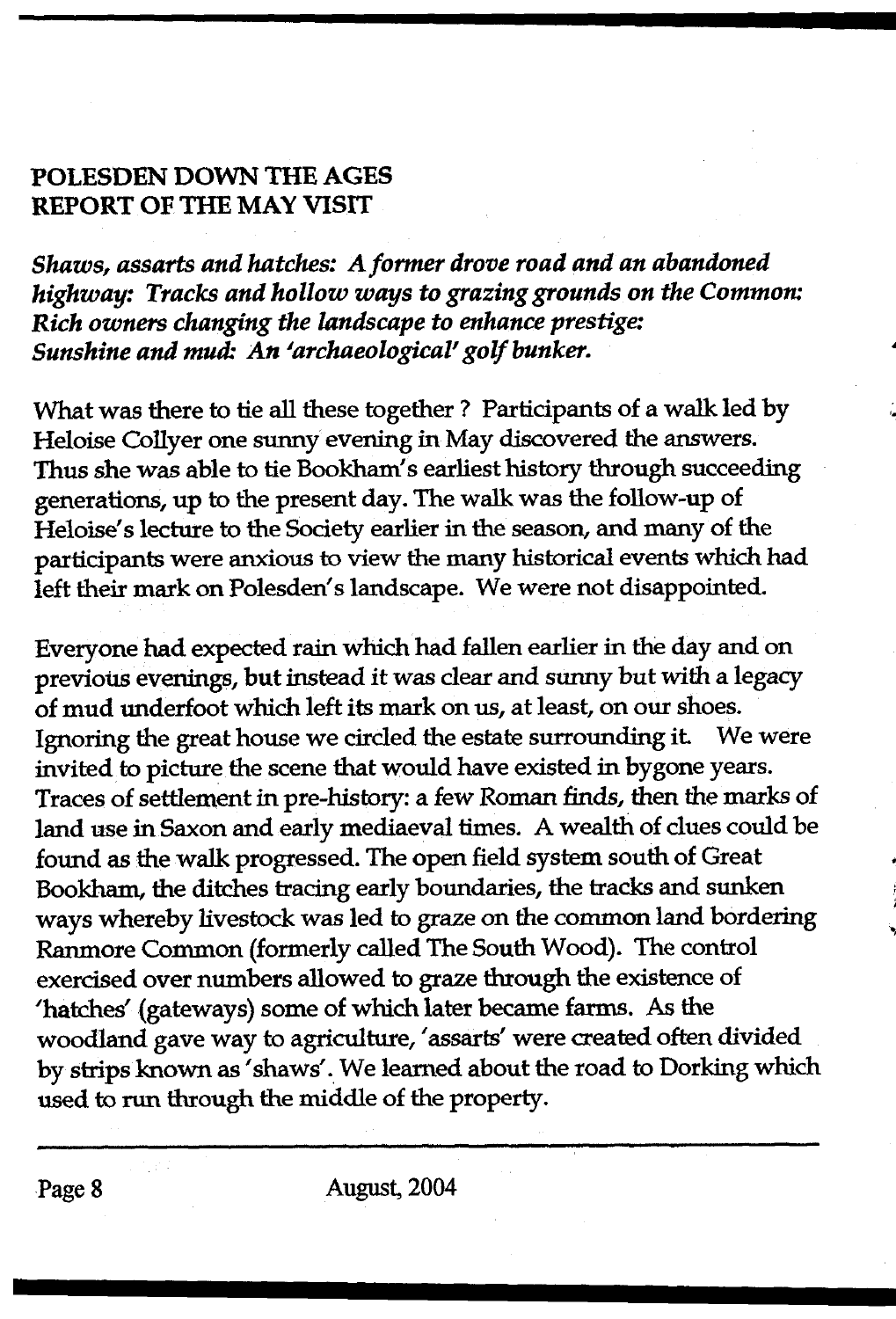Occupiers of the estate in later times left their traces in other ways. Keeping the "hoi polloi' at bay involved diverting roads and planting trees to ensure greater privacy. Attempts to achieve grandiose effects included the construction of a 'southern carriage drive' and a Great Avenue to the village. In still later times a golf course was built but later abandoned. The visit was nearly over when we were shown a mysterious earthwork. Frenzied archaeological activity had taken place at this location much to the amusement of those in the know. It was a former golf bunker.

ı,

*John Wettem*

#### REPORT OF THE GUIDED WALK ROUND PART OF EPSOM OLD TOWN, 2nd JUNE 2004

On Wednesday evening 2nd June we had a fascinating walk round part of Epsom, led by Ian West, who gave us an illustrated talk about the old town of Epsom last November. Ian told us not only about the buildings, but about their history, their occupants and Epsom as a Spa Town after the Restoration, mainly from about 1680-1720, when it was a really fashionable place for people from London to come and take the waters and enjoy the social life during the summer when the London season was closed.

We met Ian outside St. Martin's Church and he explained that the church had been vastly extended by the Vicar just before the first World War. This was because the diocese of Winchester had become so large that a new diocese would have to be made and the Vicar hoped that if the church was large enough it would become a cathedral. In the event, of course, Guildford became the new diocese.

We then walked a few yards to look at Pitt Place, a block of flats built on the site of a large house called Pitt Place. Across the road is Ebbisham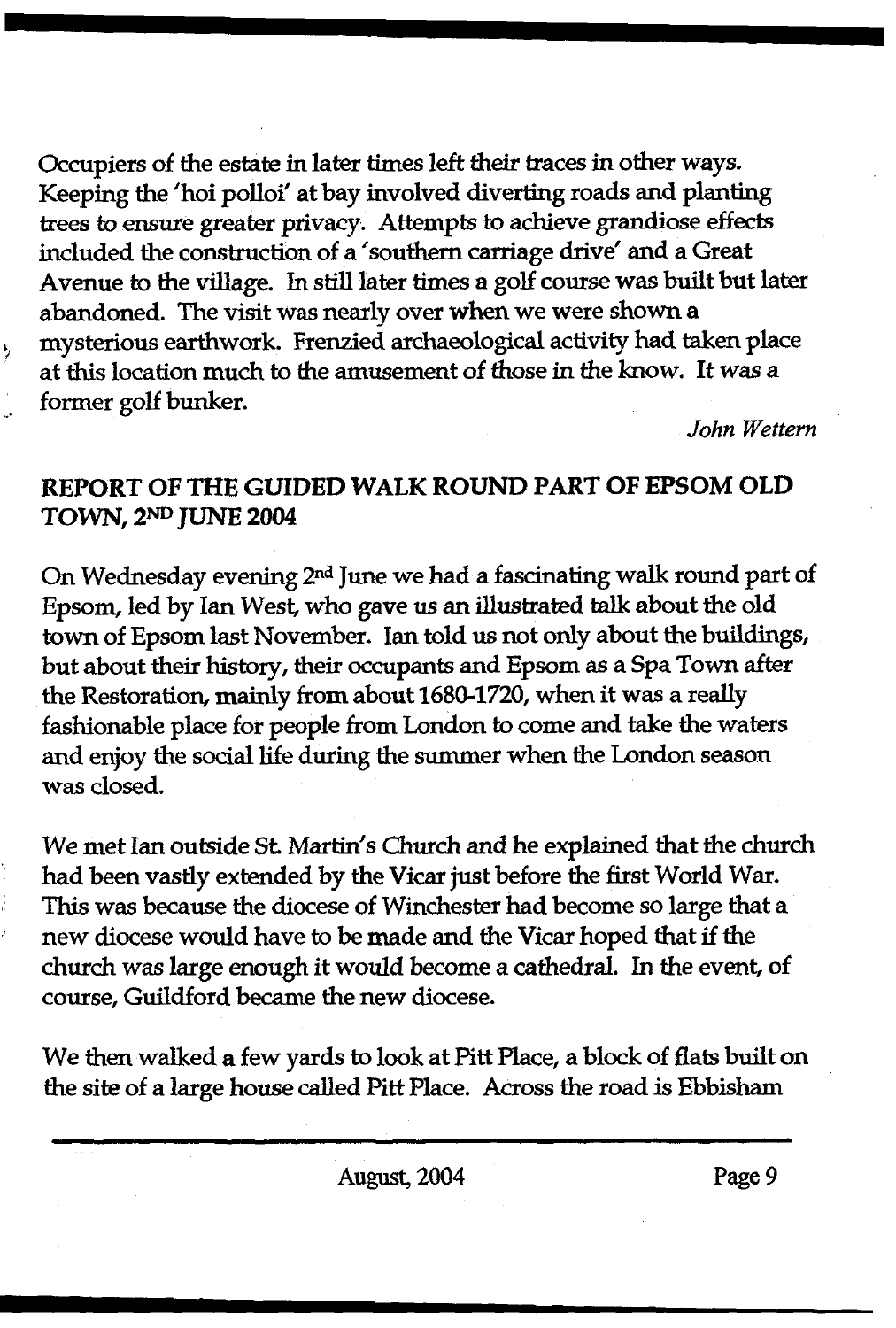House, a very fine large red brick Queen Anne building, which is apparently extremely well preserved inside with lovely doors, floors and ceilings, all hardly altered since the house was built. Looking back down the road, opposite the church, is The Old King's Head from about 1660. Ian explained that The Old King's Head usually refers to King Charles I, ie. before the Reformation, not merely the previous monarch.

Beyond that is another large Restoration house, originally called Parkhurst, but because of the association with Parkhurst Prison, the name has been altered to Park Place, Next to that is yet another of these splendid houses, now the Westminster Beaumont Nursing Home, but originally called Richmond House. These two houses were bought by Josiah Diston, a Director and Deputy Governor of the Bank of England, who spent quite a lot of money altering it - particularly the roof - and 'doing it up' generally and then sold it two years later at an immense profit. He bought up several properties in the area between 1710 and 1725 and could be regarded as an early example of a 'spec builder'!

The next house is a rather square brick house built *as* The Vicarage. One Vicar, Jonathon Boucher, who was Vicar from 1785-1804, had a library which he valued at £2,000! He built a rather nice little belvedere over the kitchen block and there is a coach house with ornamentation on the doors. Next to that is what is now called Cedar Cottages, but was originally the stables and hay loft for The Cedars next door. The Cedars itself is an exceptionally fine house which was built for Mr. Myster, at one time Lord Mayor of London, and no expense was spared, although it was almost a mere 'country cottage' for him.

We looked at a house across the street which was originally a seventeenth century cottage with a schoolroom added on later. We then walked through to The Parade and on down a little path to look at some little houses also dating from the same period, with some lovely little details. We returned to the church which was only a very short distance,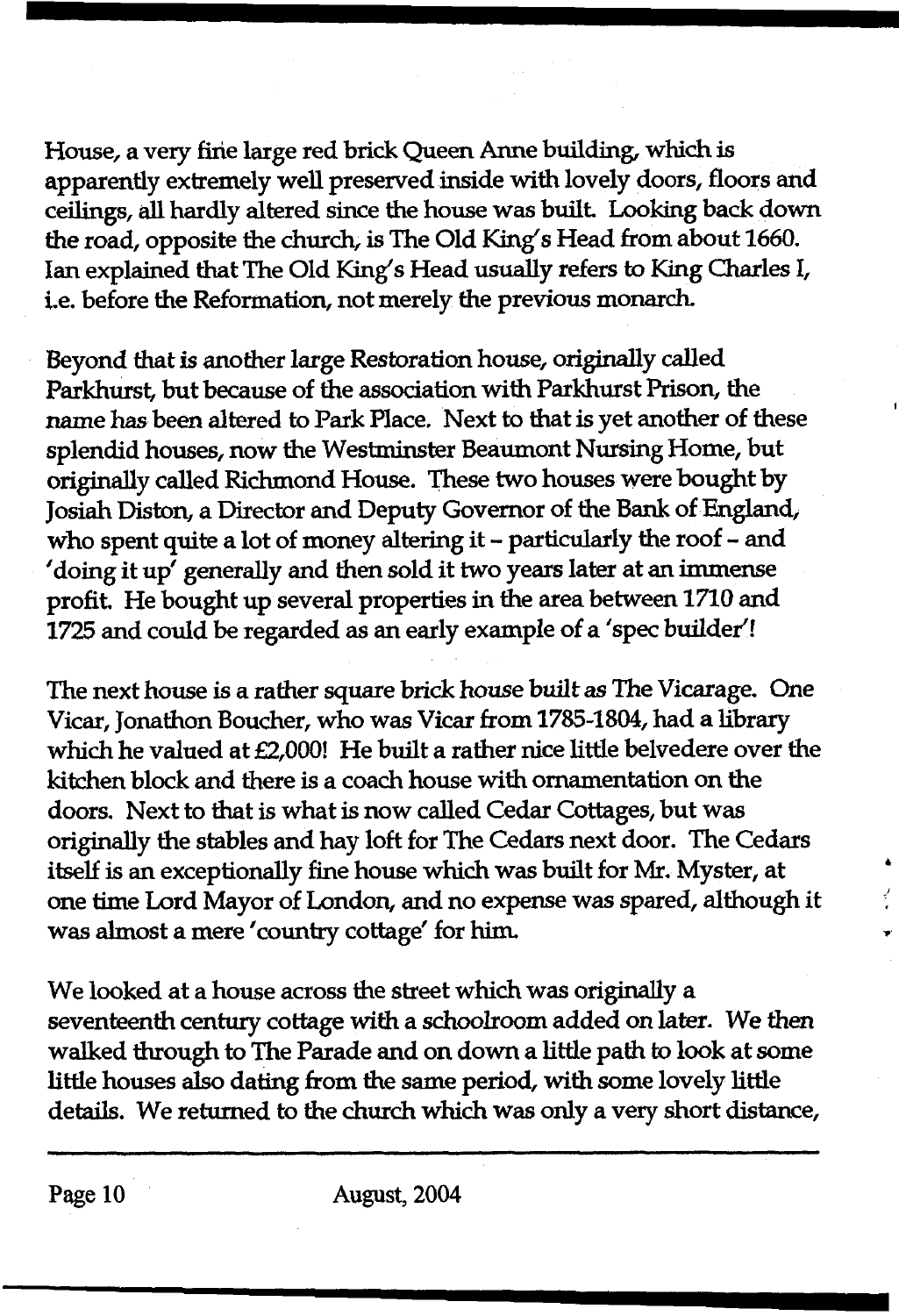and we were all amazed that there was so much to see in such a short space. It was quite literally an 'eye-opener' to study all these houses which we must have passed several times without really noticing them. All in all, a most interesting and enjoyable evening.

*Linda Heath*

#### NEWS FROM THE FRIENDS

Only a few weeks after the Annual General Meeting had taken place we learned of the death of John Rosser one of our two newly created Honorary Members. John had been a Friend as well as a steward for many years. He had been our chairman until 2000 having most ably served for five years in that position. We remember him for his kindness, cheerfulness and for his loyalty to our organisation. At a recent meeting we expressed our condolences to his widow, Jill. All those who knew him feel sadness at his passing.

Coffee Morning. This year the event which took place on  $12<sup>th</sup>$  June, was well supported and blessed with good weather. The stall displaying garden plants, set up at the entrance to the museum, was perhaps the highlight of the occasion. Well stocked with plants contributed by members it achieved record takings and every item had been sold by closing time. Overall, takings were nearly a record, far exceeding those last year. We are grateful to all those who contributed to its success, not least to John Bloxham in charge of the plants.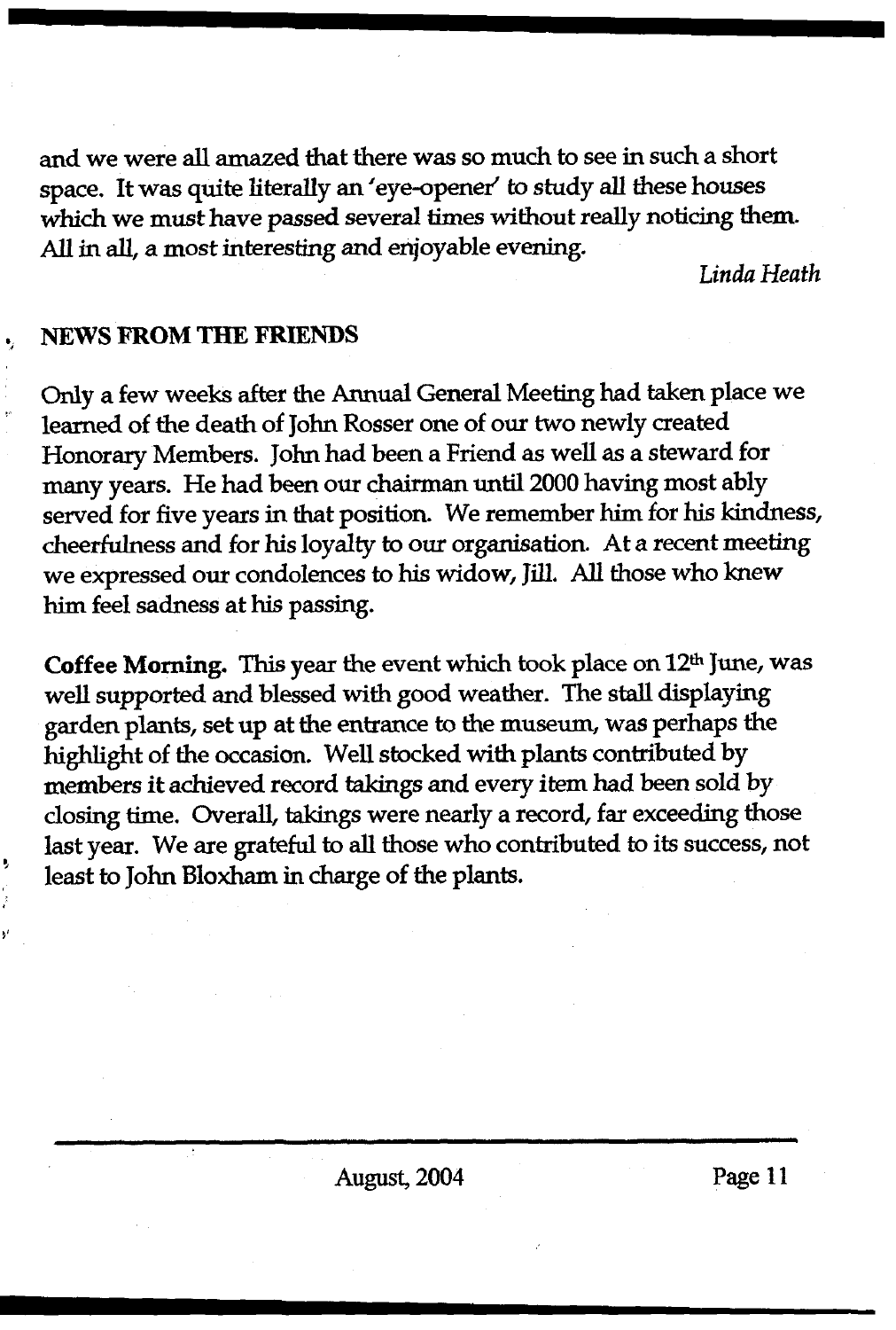Education Efforts to awaken the interest of children in local history are succeeding. There has been a sharp rise in the number of visits to the museum by schools and other groups. There have also been visits to schools by members of the Friends committee at the request of history teachers. These have concentrated on a Victorian theme. In the classroom our visitors, dressed in Victorian garb, have spoken about life in those distant times and demonstrated activities such as *the weekly wash* using objects from the museum. These have merited a mention in the local press.

World War 2 is a subject being studied at some schools, and here again the museum has offered valuable help. Recent school visits have enabled youngsters to see exhibits from this period and to learn about life in those days. We have been reminded that those of older generations used words which have no significance to the young of today: words like *evacuee, stirrup pump* and *blackout* are now just part of history.

Fred Meynen The efforts of the Friends to pursue our activities in promoting the museum through education are due in very large measure to Fred. He and Thelma Lucas have given their time and energies to bringing about a significant rise in the awareness by schools, etc. of the museum's potential. Without them none of this would have happened. Even more has been achieved however, since the highly successful*'Come and Spin*' events which were held at the museum in June were also due to the efforts of Fred. This display, mentioned in the last edition of The Newsletter, brought many extra visitors to the museum as well as pictures in the papers. All who came were fascinated by the various activities of the demonstrators busily at work in pursuing their crafts.

*John Wettem, Chairman of The Friends*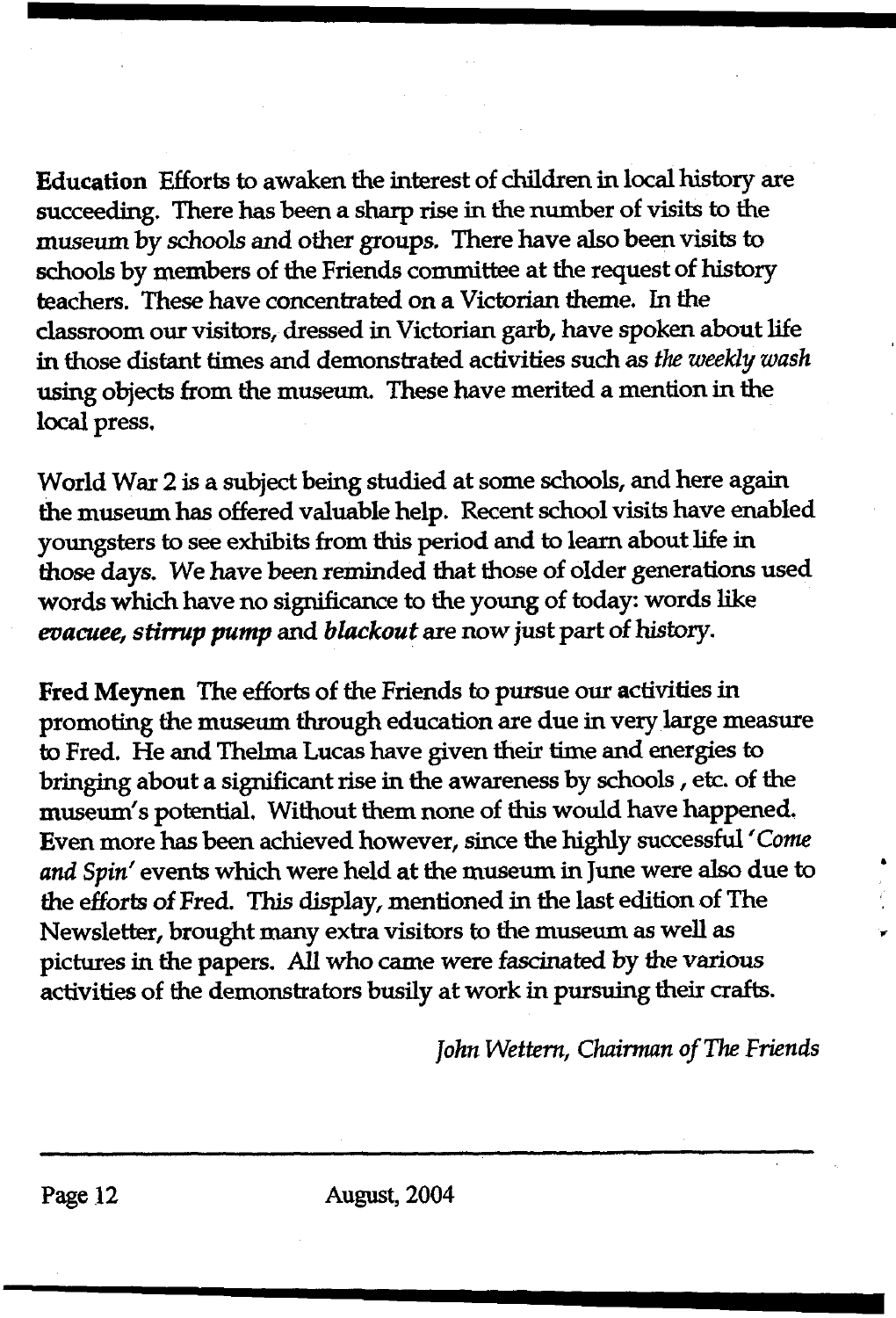#### **AUTUMN PROGRAMME**

#### **WALKS AND VISITS**

HERITAGE WEEKEND, Fri. 10<sup>th</sup>, Sat.11<sup>th</sup> & Sun. 12<sup>th</sup> September. Full details of all events in Heritage booklets, available at Library, Help Shop, etc.

N.B. All events in Heritage Weekend are free.

The theme of this weekend will be on trades and industries and our Society will be well represented. The weekend will open with a talk by Peter Tarplee on 'Industrial Heritage in Mole Valley' on Friday 10th September, at 7.30pm. in Fetcham Park House. This is the launch event for the weekend and it is splendid that our Chairman has been asked to give the opening event. Refreshments available. Booking required.

There will be three exhibitions at the Institute - one on Industrial Heritage in Mole Valley' compiled by Mole Valley Council; one on 'Bygone Trades of Leatherhead' compiled by Alun Roberts, Sheila Warner and Linda Heath; and one on 'Mr. Barlow's House at Leatherhead' compiled by John Morris.

On the Saturday morning members of our Society will be describing the history of Sweech House to visitors as usual, (see booklet for times) and also leading two guided walks on both afternoons. On Saturday 11<sup>th</sup> it will be 'Off the Beaten Track' to the north of the town centre (see booklet for details) and Sunday will be the town centre. Both walks will leave the Institute at 2pm. No booking required for any of these events.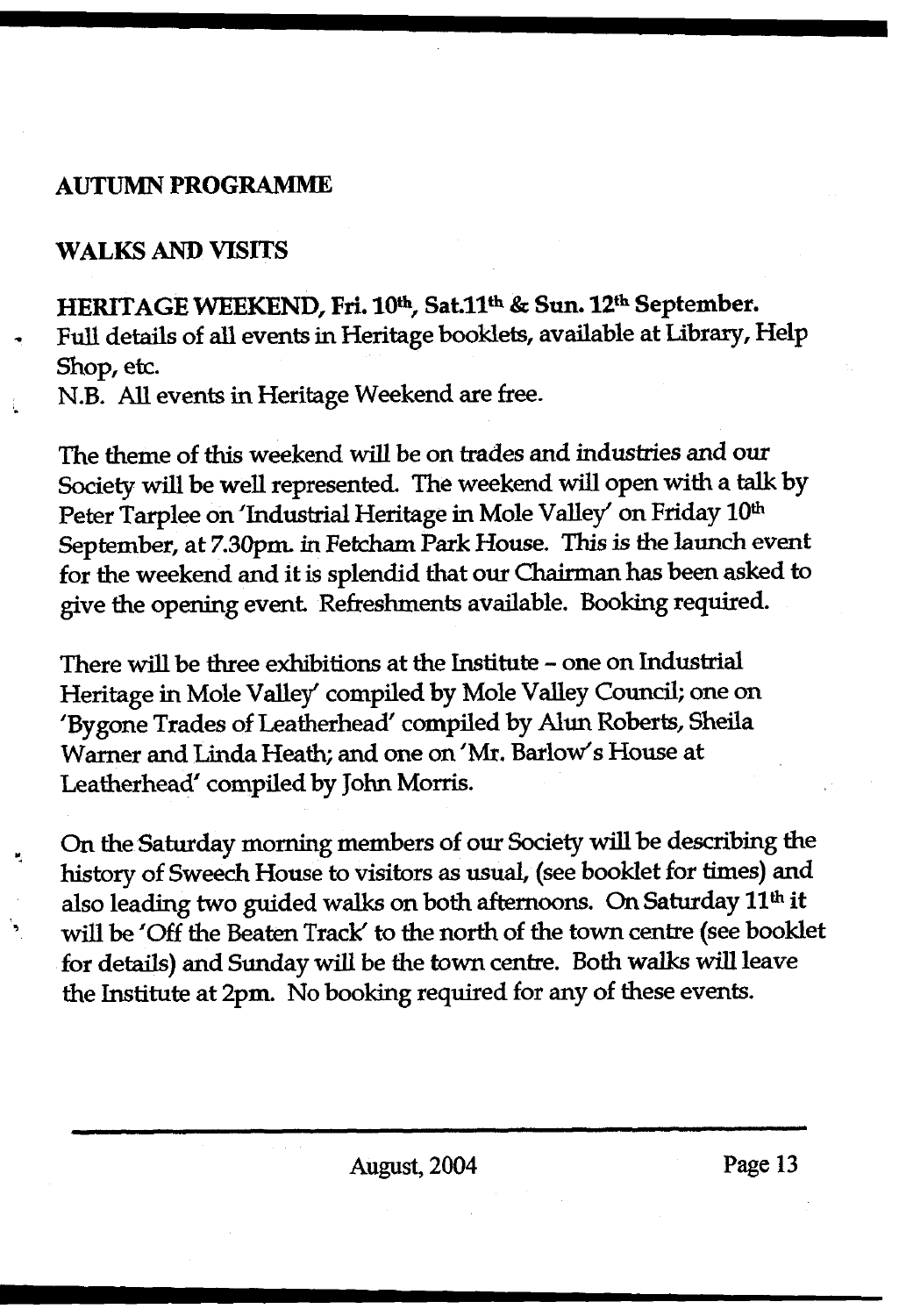### N.B. TWO EXTRA VISITS ARRANGED. Please see below.

Thursday 14th October, Morning visit to Lambeth Palace by train. Following our talk on Lambeth Palace in May, we have managed to arrange a guided tour round Lambeth Palace at 11a.m. on Thursday 14<sup>th</sup> October. The cost is £7 per person, no concessions. Numbers are limited and we must confirm or cancel by 16<sup>th</sup> September, so please apply quickly if you would like to go. We would aim to go by train to Waterloo, then 77 bus or 20 minutes, walk to Lambeth Palace in time to start the tour at 11am which takes just over one and a half hours. Light lunches can be obtained at the cafe of the Garden Museum adjoining the Palace. Our tour is just the morning, but if members would like to visit other places of historic interest nearby in the afternoon, the Garden Museum is right there, or the little Florence Nightingale Museum at St Thomas' Hospital, halfway between Lambeth Palace and Waterloo. For details of these, train times etc. please enclose s.a.e. with cheque and application form to Linda Heath.

Sunday 24<sup>th</sup> October 2pm Afternoon walk round Fetcham.

Because the July walk round Fetcham had to be postponed, Ian Pooley and Ed Tims have very kindly offered to re-arrange it for this date. We will be given maps of 1870 to help us imagine Fetcham village 100 years ago, and the walk will finish with tea and biscuits at the village hall. Meet at 2pm outside Symphony World Travel in parade of shops, just before Budgens in Gobham Rd. Cost £2 each. Applications to Alan Pooley.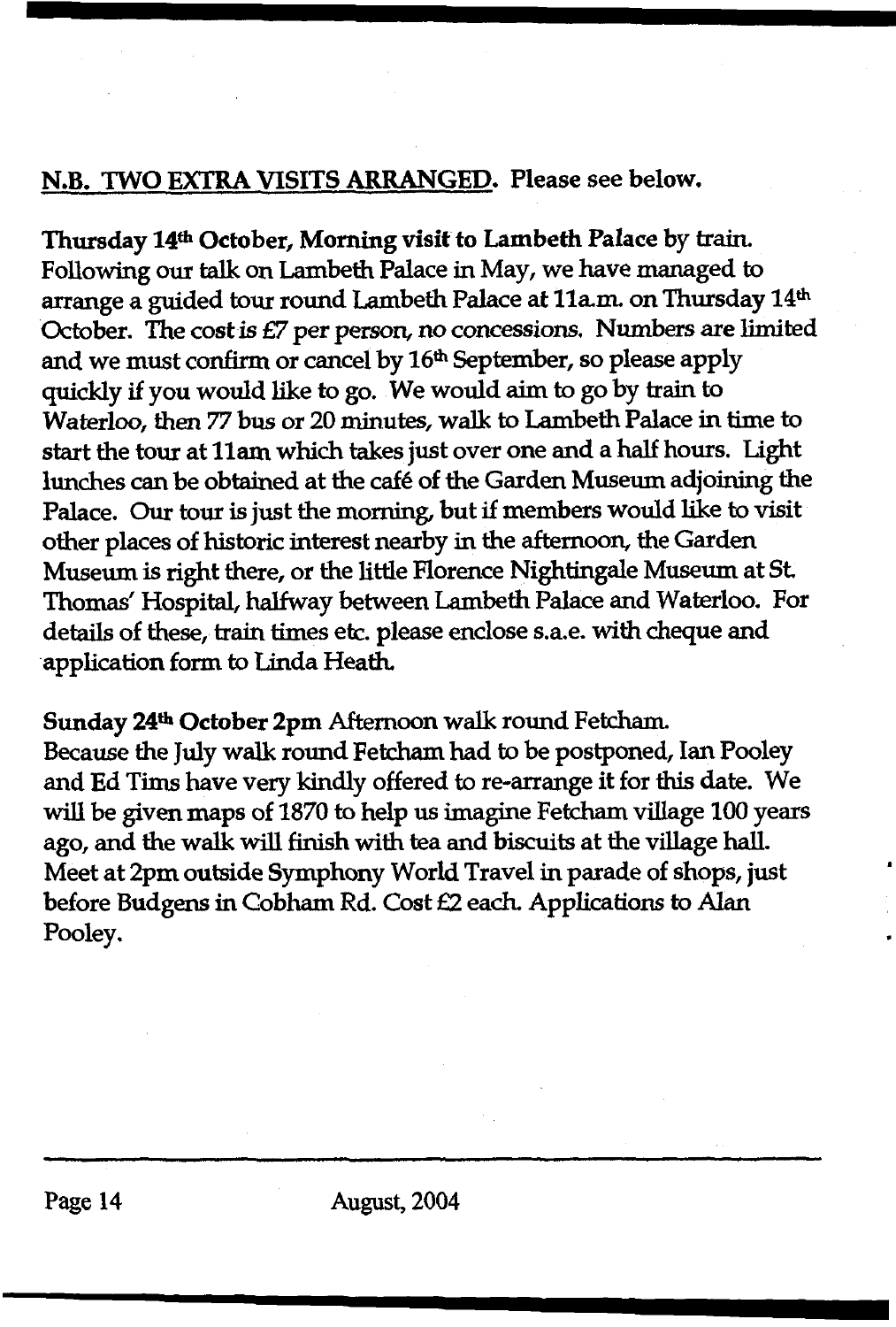#### LECTURES

'Old London Bridge' by Clive Chambers, A.A., R.I.B.A. Friday, 17th September. The story of the first stone bridge across the Thames in London from its construction on 1187 until its demolition in 1830. The great bridge supported houses, shops and trades. It acted as a sentinel controlling river traffic and also linked the City of London with the south of the country. The talk describes the construction of the bridge and the everyday life of the people living and working over the arches.

'The History of Croydon Airport' by Robert Duffett of the Croydon Airport Society.

Friday, 15th October. A history starting in 1915 with Beddington Aerodrome and its subsequent merger with Waddon Aerodrome in the 1920's. In 1928 came the world's first *purpose built* civil airport with its designation as The International Airport of London. Illustrated by slides it will cover the numerous types of aircraft, their pilots and passengers that used the Airport, right up to its closure in September, 1959.

#### The Dallaway Lecture: 'Paper making in the Tillingbourne Valley' ("The other damnable invention")by Professor Alan Crocker Friday 19th November,

Alan Crocker, Professor Emeritus of Physics at the University of Surrey, spoke to us previously on the local gunpowder industry. As a past chairman of the British Association of Paper Historians, he is very well qualified to speak on this subject too.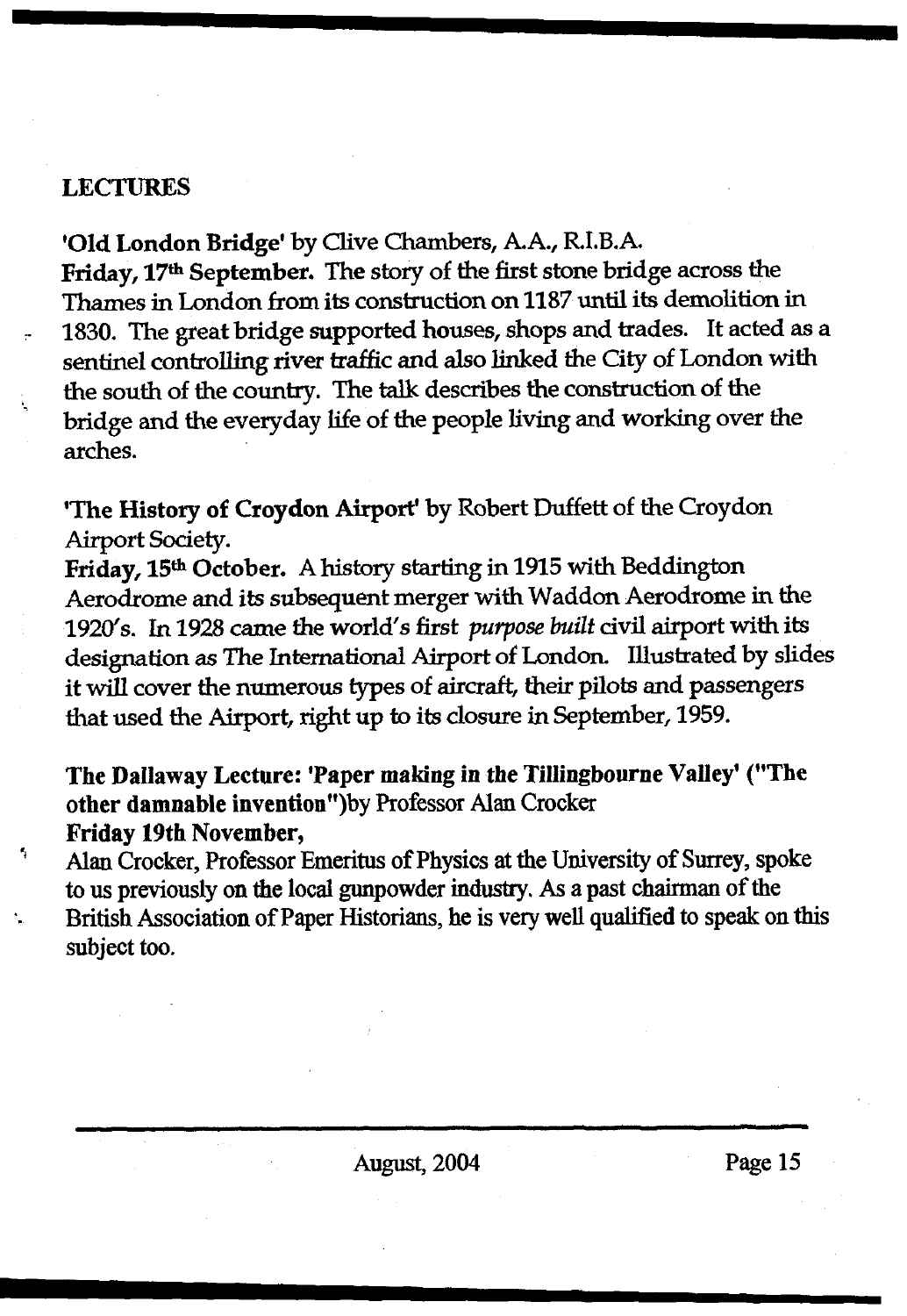Friday 17th December, Christmas Miscellany. "What happened to that road?' As something different this year we are going to invite questions from members about roads, or other topics. It would be very helpful if members would please send their questions in advance to John Wettem, 15 The Green, Fetcham, KT22 9XE so that the members of the panel are able to have a chance to look up relevant information. If no questions for the team, the situation will be reversed and we shall put questions for the audience to answer!

#### **2005 Programme**

Lectures from January onwards will include talks on the history of Claremont, and one by James Dixon about George and Abraham Dixon his grandfather and great-uncle.

(Lectures are held on Friday evenings in the Dixon Hall of the Letherhead Institute, High Street, at 8.0 p.m., with coffee beforehand at 7.30.)

**Items for November** *Newsletter* **to the editor by 31st October please.**